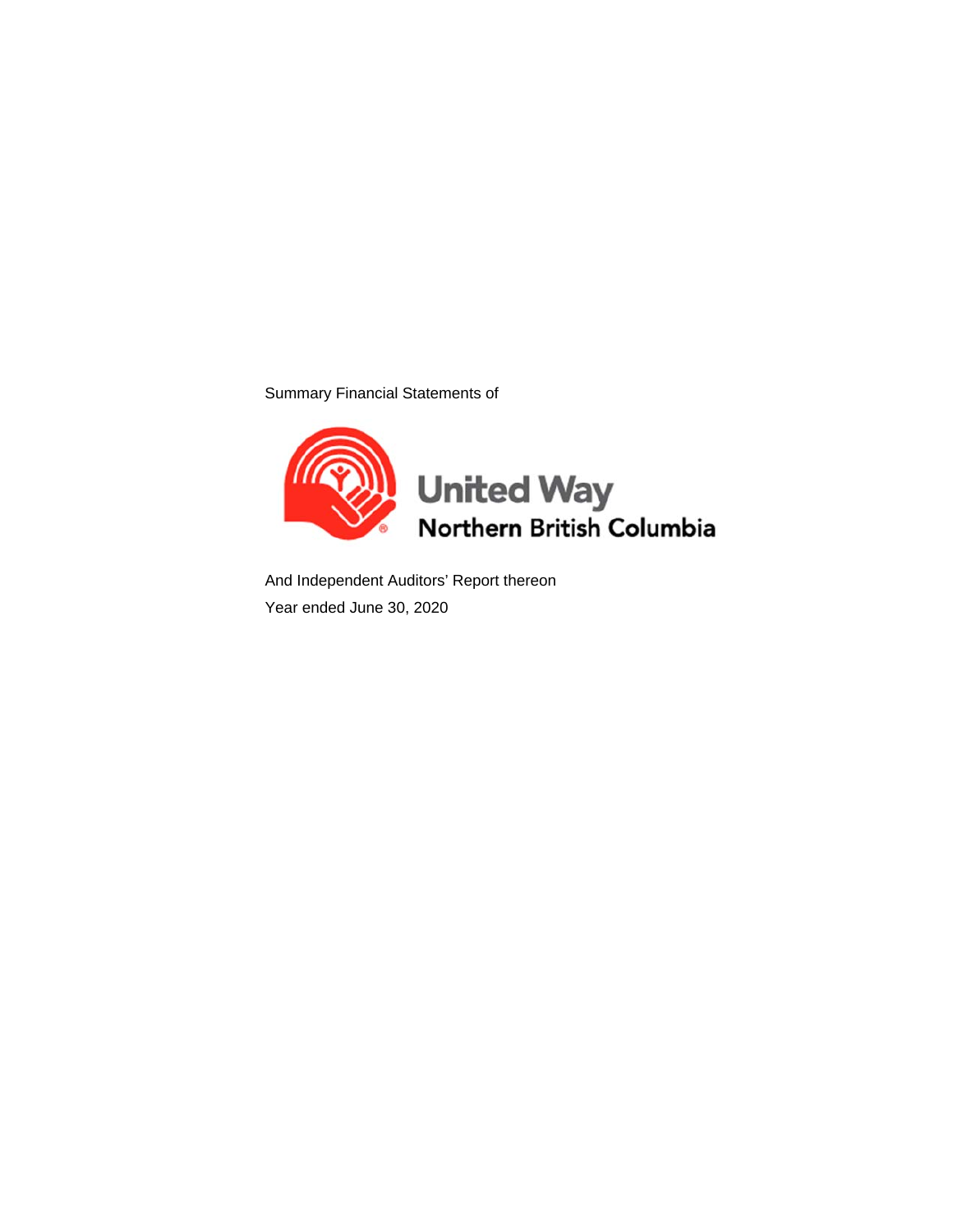

KPMG LLP 177 Victoria Street, Suite 400 Prince George BC V2L 5R8 Canada Telephone (250) 563-7151 Fax (250) 563-5693

## **REPORT OF THE INDEPENDENT AUDITORS ON THE SUMMARY FINANCIAL STATEMENTS**

To the Members of United Way of Northern British Columbia

#### *Opinion*

The summary financial statements of United Way of Northern British Columbia (the "United Way"), which comprise:

- the summarized statement of financial position as at June 30, 2020
- the summarized statement of operations for the year then ended

are derived from the audited financial statements of the United Way as at and for the year ended June 30, 2020 (the "audited financial statements").

In our opinion, the accompanying summary financial statements are consistent in all material respects, with the audited financial statements, in accordance with the criteria used to summarize the complete audited financial statements. The criteria was to summarize the assets and liabilities according to major captions and present them in the summarized statement of financial position. The gross revenues and expenses have been summarized according to major captions and presented in the summarized statement of operations.

#### *Summary Financial Statements*

The summary financial statements do not contain all the statements or disclosures required by Canadian accounting standards for not-for-profit organizations. Reading the summary financial statements and auditor's report thereon, therefore, is not a substitute for reading United Way's audited financial statements and the auditor's report thereon.

The summary financial statements and the audited financial statements do not reflect the effects of events that occurred subsequent to the date of our report on the audited financial statements.

#### *The Audited Financial Statements and Our Report Thereon*

We expressed an unmodified opinion on the audited financial statements in our report dated October 22, 2020.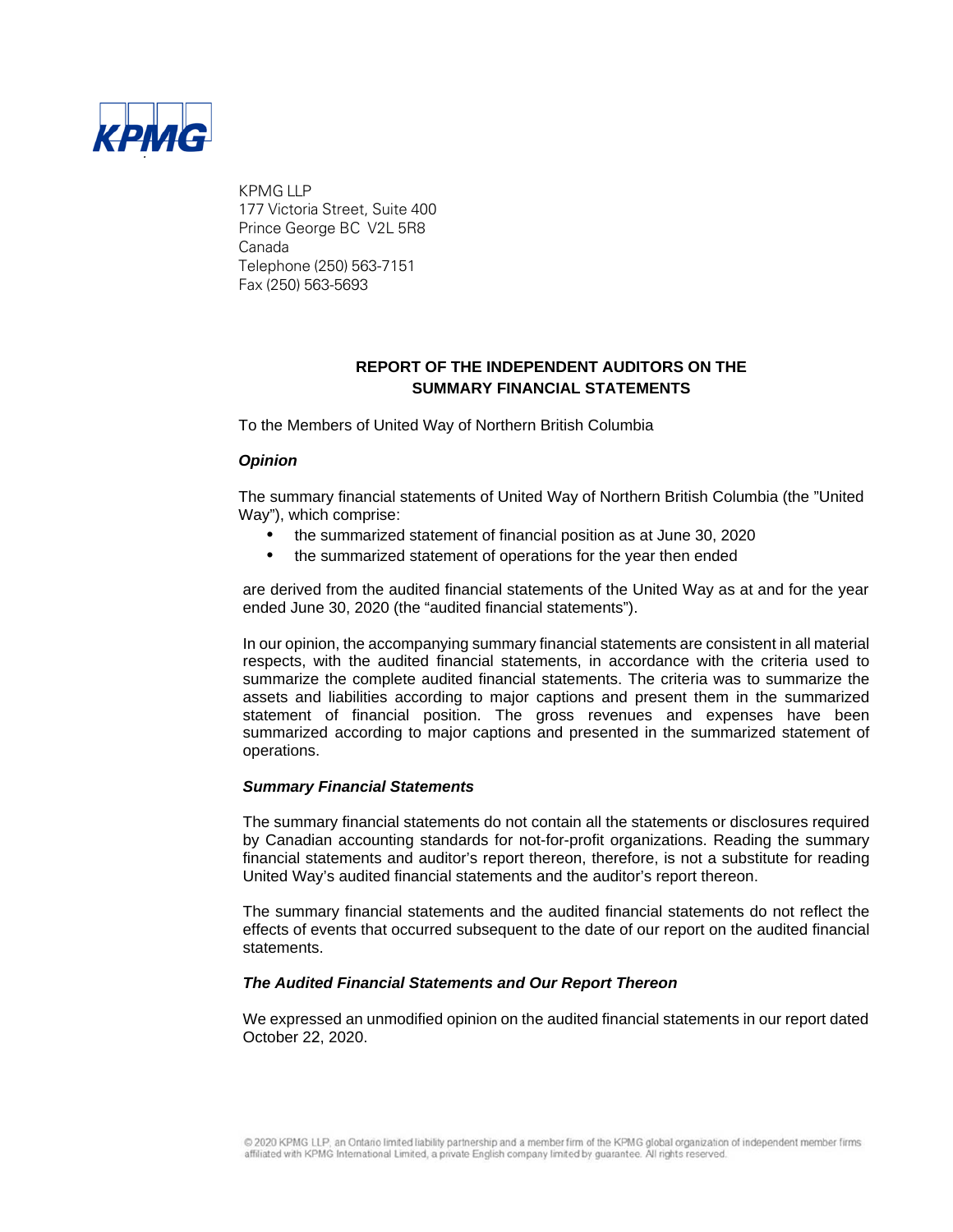

*Page | 2*

#### *Management's Responsibility for the Summary Financial Statements*

Management is responsible for the preparation of the summary financial statements in accordance with the criteria used to summarize the complete audited financial statements. The criteria was to summarize the assets and liabilities according to major captions and present them in the summarized statement of financial position. The gross revenues and expenses have been summarized according to major captions and presented in the summarized statement of operations.

#### *Auditors' Responsibility*

Our responsibility is to express an opinion on whether the summary financial statements are consistent, in all material respects, with the audited financial statements based on our procedures, which were conducted with Canadian Auditing Standard 810, Engagements to Report on Summary Financial Statements.

 $KPMG$  14P

Chartered Professional Accountants

Prince George, Canada October 22, 2020